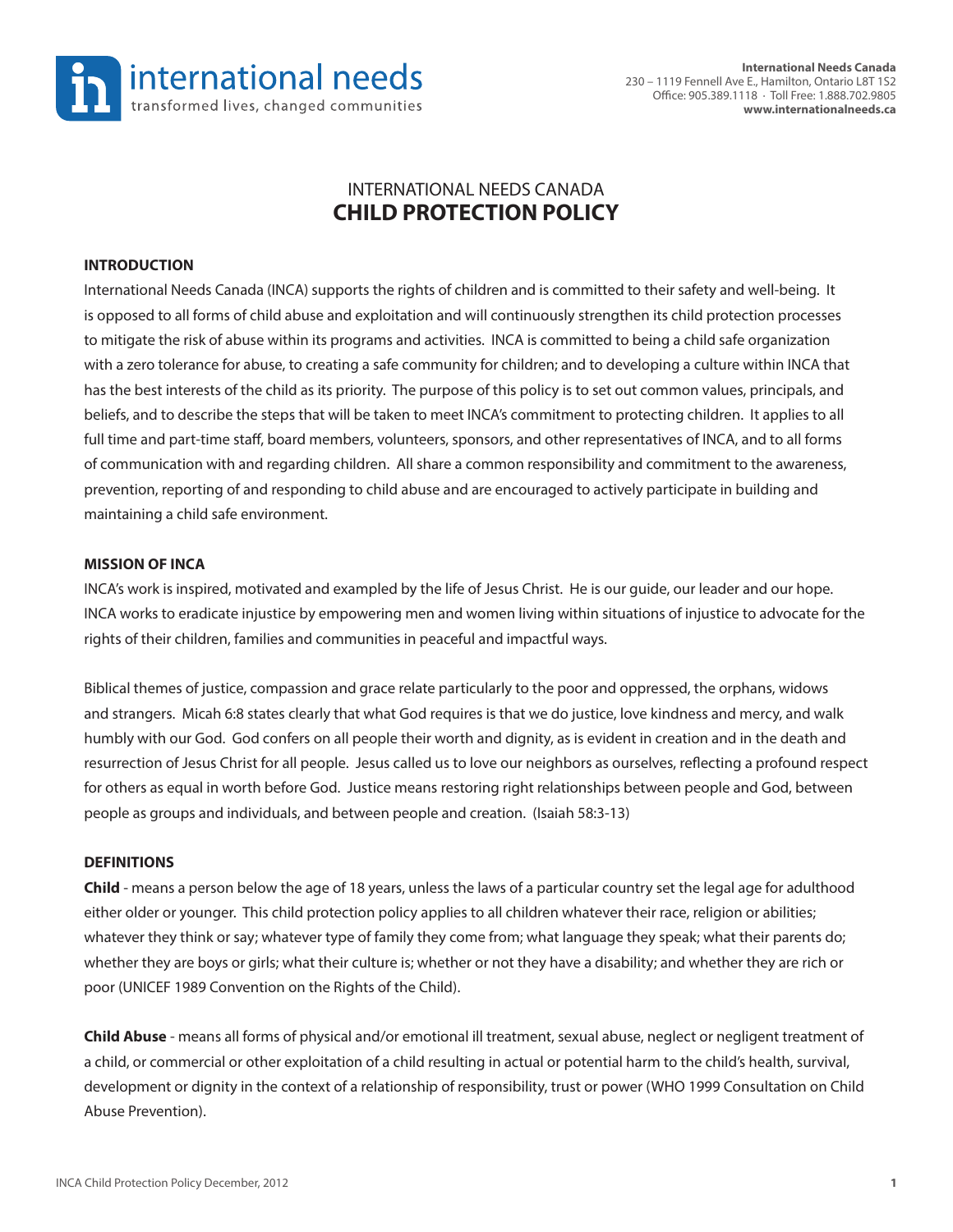

**Child Abuser** - means a male or female of any social, cultural or economic group and of any age, including family members, people within the child's community or institutions who engages in child abuse.

**Representatives** – means INCA's full time and part-time staff, board members, volunteers, sponsors and any other persons representing INCA or participating in activities supported by INCA.

#### **CHILD PROTECTION POLICY**

- 1. All INCA staff, board members and volunteers shall receive and acknowledge by signature a copy of this Child Protection Policy.
- 2. All INCA staff and board members shall have a criminal record or police background clearance. Full time staff should have a criminal check repeated every five years.
- 3. All Representatives shall sign and adhere to the Code of Conduct forming part of this Child Protection Policy before visiting a child.
- 4. Representatives shall arrange all visits with sponsored children or visits to programs involving children through International Needs Canada and the partner organization.

#### **REPORTING AND RESPONSE**

- 1. Development of an effective reporting procedure and response plan for handling any allegation or suspicion of alleged child abuse enhances efforts to protect children from abuse. Child abusers are not likely to remain in an environment where workers are trained to report suspicious behavior. Child abusers thrive on secrecy and are more likely to commit child abuse when they are unnoticed, or when they are in an environment in which others are naïve or insensitive to the possibility of child abuse.
- 2. In reporting child abuse:
	- The dignity and rights of every child are to be respected.
	- In interviewing and reporting on children, special attention is to be paid to each child's right to privacy and confidentiality, to have their opinions heard, to participate in decisions affecting them, and to be protected from harm and retribution.
	- The best interests of each child are to be protected over any other consideration, including over advocacy for children's issues and the promotion of child rights.
	- When trying to determine the best interests children, their rights to have their views taken into account are to be given due weight in accordance with their age and maturity.
	- Those closest to the child's situation and best able to assess it are to be consulted about the political, social and cultural ramifications of any reporting.
	- A story or an image is not to be published when it might put the child, siblings or peers at risk, even when identities are changed or obscured.
- 3. A reporting plan includes the following:
	- Any knowledge or suspicion of child abuse must be reported immediately to the executive director of INCA and where mandated by law, to the police and other appropriate authorities.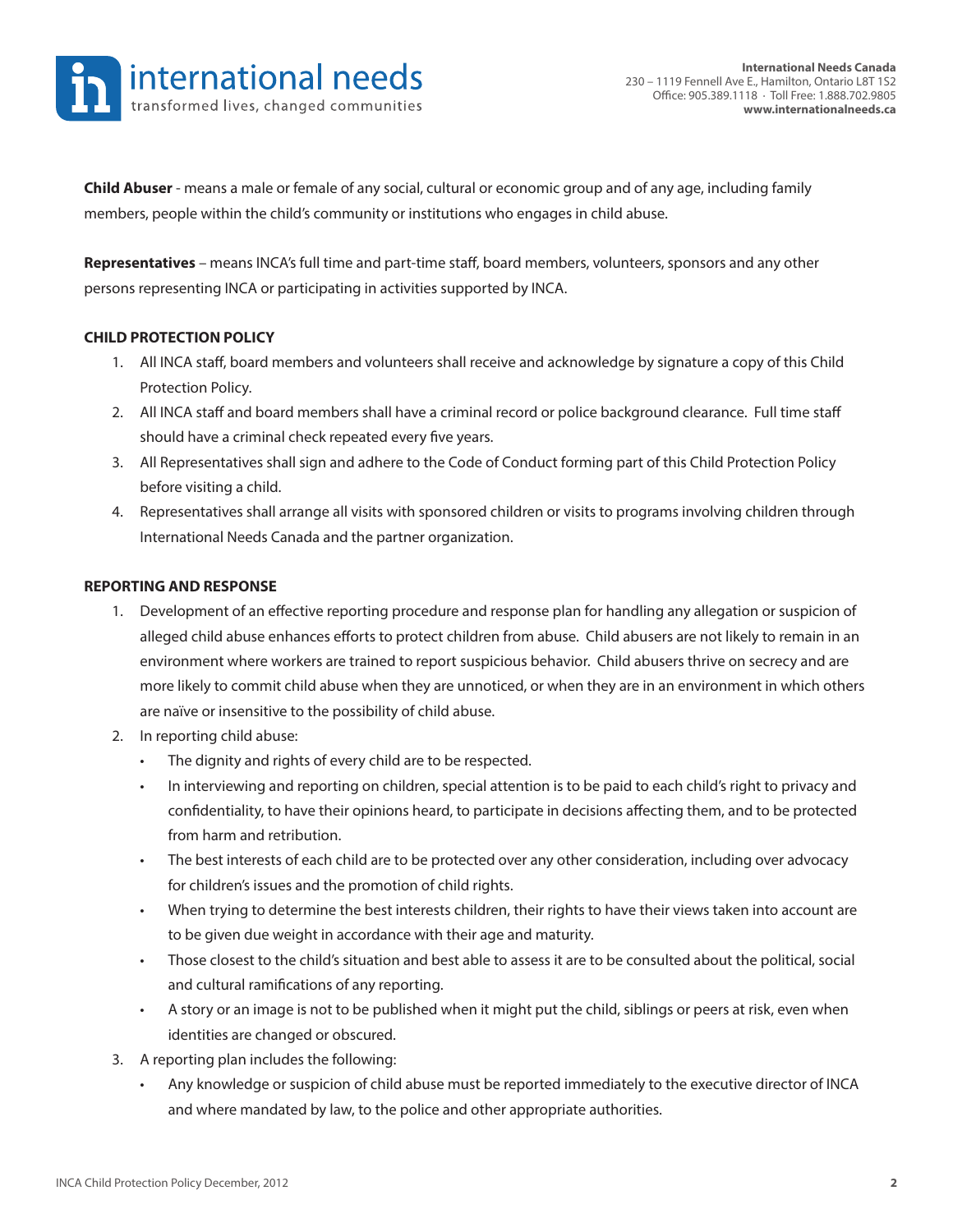- An in-house investigation will be conducted which shall not interfere with the work of the police or other appropriate authorities.
- A plan for responding to the results of an investigation will be developed that includes consideration for the welfare of the child.

### **PROTECTION OF CHILDREN IN SPONSORSHIP PROGRAMS**

- 1. INCA staff members (particularly tour leaders) shall be familiar with procedures relating to sponsor visits, including the need to report unannounced/unaccompanied visits.
- 2. INCA staff members involved in sponsorship programs shall receive awareness raising and training about the need for child protection, strategies to protect children, and the detection of possible irregularities in requests related to sponsorship.
- 3. A sponsored child's history, picture folders and photographs of children shall be stored in locked and secure facilities to which only a limited number of people shall have access.
- 4. All sponsor correspondence with a sponsored child shall be reviewed for inappropriate or suggestive comments, requests or obscenities. In the event of inappropriate correspondence being discovered, INCA may decline sponsorship or sever the sponsorship relationship.
- 5. At the time of sponsorship, sponsors should be advised that INCA's policy prohibits unannounced visits.
- 6. A sponsor and his/her sponsored child shall not exchange home addresses.
- 7. INCA shall not facilitate the visit of any child to his/her sponsor or facilitate the adoption of children.

### **COMMUNICATION ABOUT CHILDREN**

- 1. Communication about children includes all promotional materials and newsletters, recruitment documents, advertisements, application forms, and website. INCA should use pictures that are decent and respectful, not representing them as victims. Children should be adequately clothed and should not strike poses that could be interpreted as sexually suggestive. Language that implies a relationship of power should also be avoided. Instead language that highlights their dignity, resilience, capacity and growth should be promoted.
- 2. INCA websites should not use scanned images of children without formal permission of the partner responsible for the program and the parent(s)/guardian(s) of the child. This permission should be in writing as much as possible, and may be part of the packet of documents signed by the child's parent(s)/guardian(s) when the child joins the sponsorship program.
- 3. Personal and physical information that could be used to identify the location of a child within a country should not be used on the INCA web site or in any other form of communication about the child.

### **GENERAL CONFIDENTIALITY**

- 1. INCA vigilantly protects confidential information about children and their families.
- 2. Information about a child abuse incident is shared with people on a "right" and on a "need to know" basis as deemed necessary. Names and identities are not to be disclosed outside the group designated as "need to know".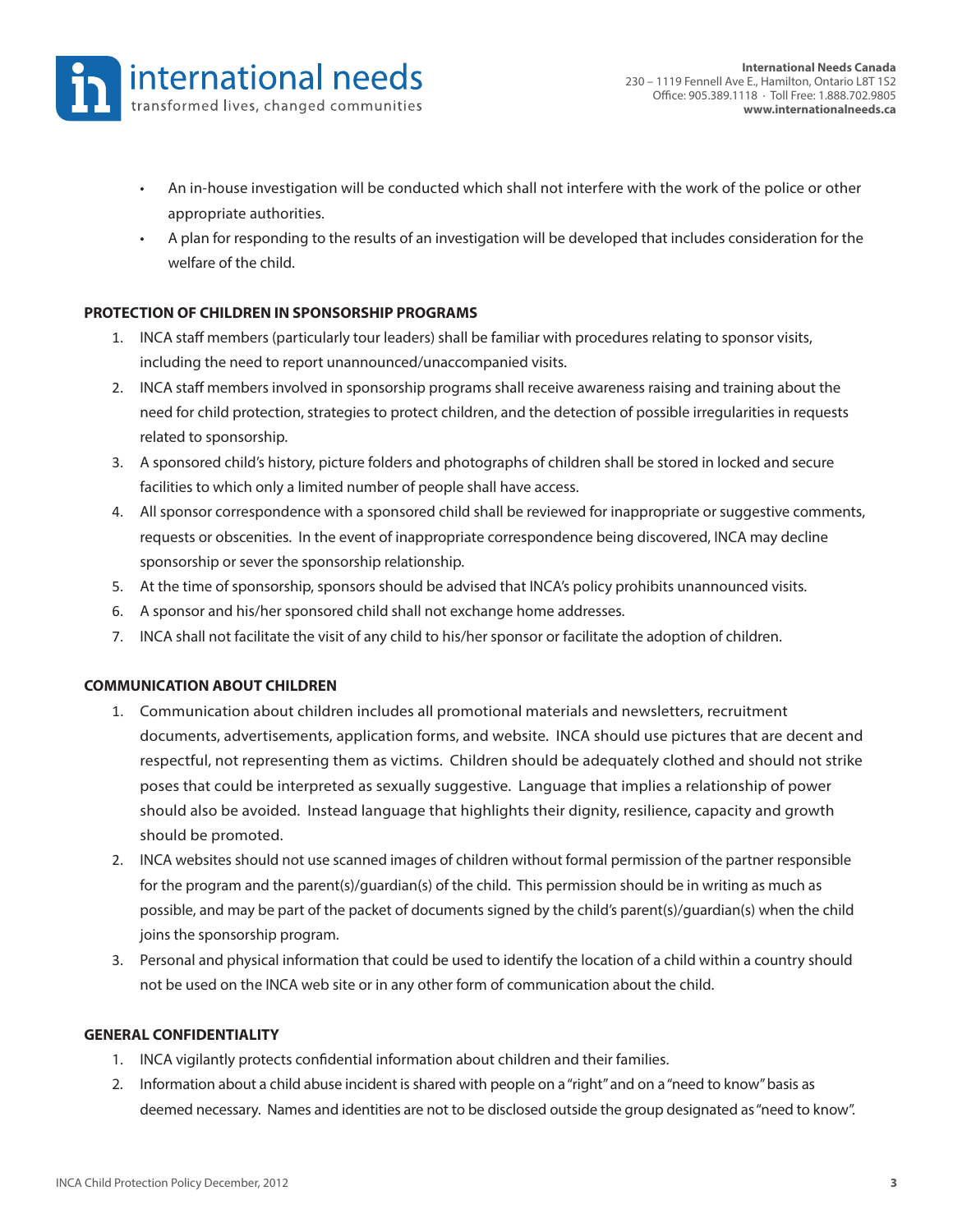

- 3. Posting information (such as last names and villages) about any sponsored child shall be explicitly discouraged.
- 4. Faxing of information is discouraged unless absolutely necessary. Generally, titles on electronic mail messages should be innocuous and flagged as confidential.

Policy to be signed by ALL staff, board members and volunteers

| <b>Name</b>    | <b>Role</b> |
|----------------|-------------|
| (Please Print) |             |
| Signature      | <b>Date</b> |

**Continue to next page**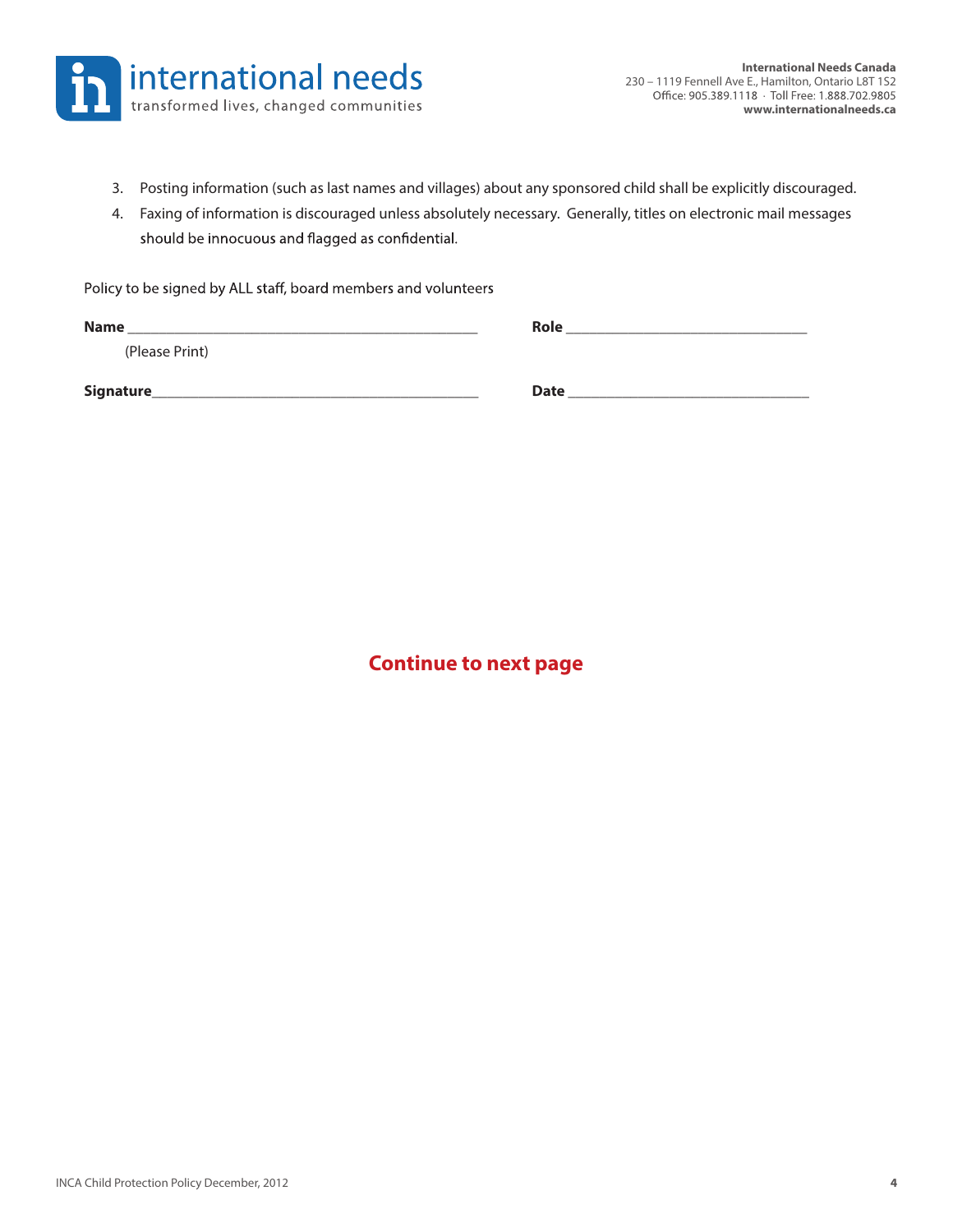

#### **CODE OF CONDUCT**

All representatives shall sign and adhere to a code of conduct and behavior that defines appropriate behavior and interactions with INCA sponsored children and other children involved in programs and projects supported by INCA. Please initial each statement.

- I will not visit an INCA sponsored child or a child involved in a program supported by INCA without a local member of a partner's staff present with me at all times. I recognize that I am not permitted to visit any such child independently and that all visits, both now and in the future, must be coordinated and approved in advance by INCA in order to insure the safety of children.
- I will never act in any way that will shame, humiliate, or perpetrate any form of verbal, emotional, sexual or physical abuse on a child.
- I will not give any personal contact information to an INCA-sponsored child nor will I ask for the child's contact information.
- I will not be alone or travel alone with a child. I will be engaged in children's activities in open or visible places.
- I will never use inappropriate language, physically strike children, or develop physical or sexual relationships with children.
- I will always be responsible for maintaining an appropriate relationship, even if a child behaves inappropriately.
- I will not place myself in a compromising or vulnerable position and will stop any interaction with a child if a child says to stop, or if a child appears uncomfortable with the interaction.
- I will dress in culturally appropriate ways.
	- \_\_\_\_\_\_ I will not act flirtatiously with any child or touch any child inappropriately. To avoid misunderstanding, I will ask a child for permission before touching or holding hands. Inappropriate touching shall include, but is not limited to, touching children in areas that are normally covered by shorts and shirts, and picking up, lap-holding, hugging, kissing or tickling inappropriately.
- I will not solicit a dating relationship with an INCA-sponsored child or youth.
- I will not discipline a child in any way.
	- I will not post identifying information of any children on Facebook or the internet.